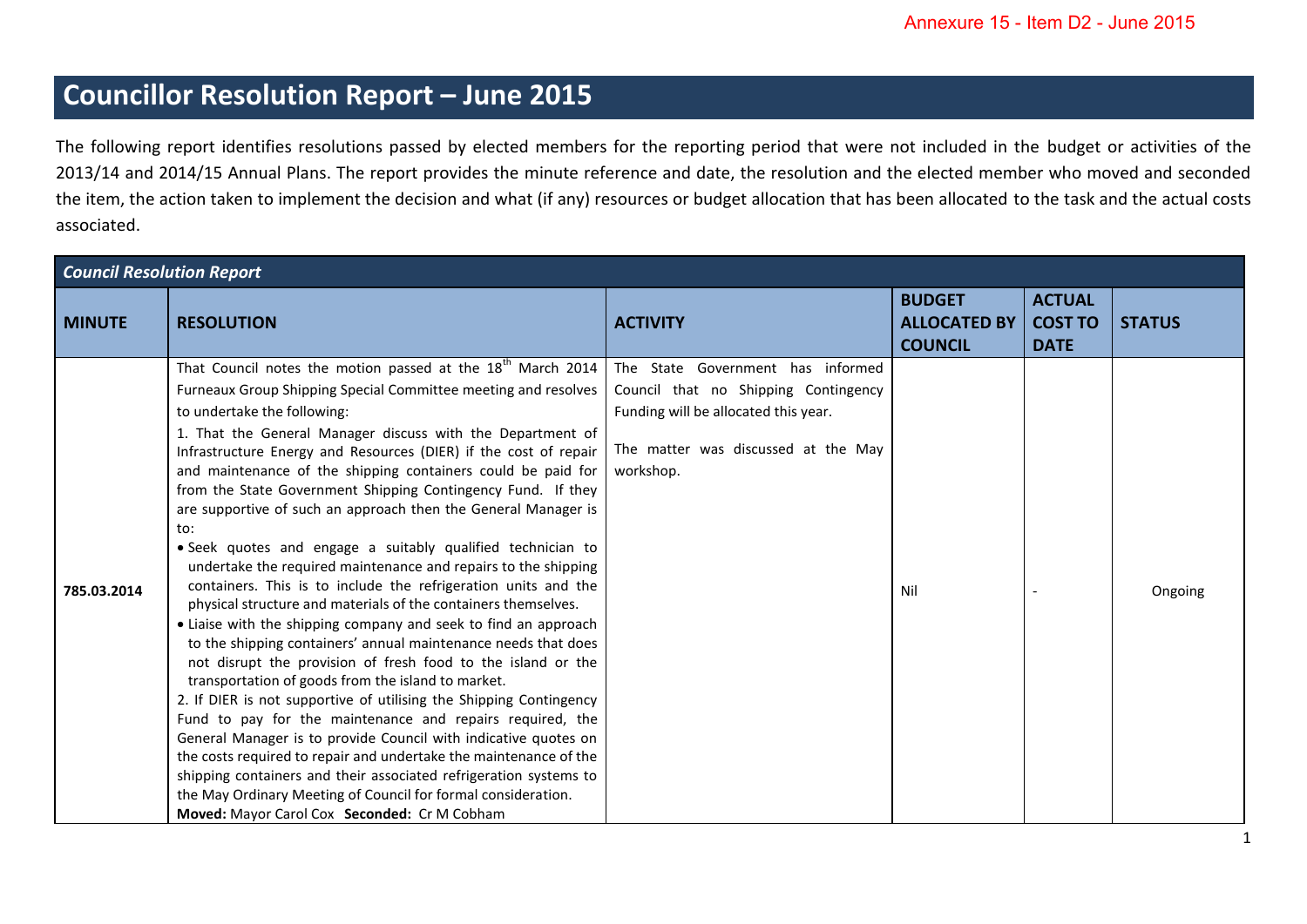|             | <b>CARRIED UNANIMOUSLY (6-0)</b>                                                                                                                                                                                                                                                                                                                                                                                                                                                                                                                                                                                                                                                                                                                                                                                 |                                                                                                                                                                                                                                                                                                                                                                                                                                                                                                                                                                                                          |        |                                 |
|-------------|------------------------------------------------------------------------------------------------------------------------------------------------------------------------------------------------------------------------------------------------------------------------------------------------------------------------------------------------------------------------------------------------------------------------------------------------------------------------------------------------------------------------------------------------------------------------------------------------------------------------------------------------------------------------------------------------------------------------------------------------------------------------------------------------------------------|----------------------------------------------------------------------------------------------------------------------------------------------------------------------------------------------------------------------------------------------------------------------------------------------------------------------------------------------------------------------------------------------------------------------------------------------------------------------------------------------------------------------------------------------------------------------------------------------------------|--------|---------------------------------|
| 843.07.2014 | That Council negotiates with the interested Community Group to<br>find a solution that enables the continued use of the bike track<br>and is satisfactory to Council; and<br>That planning for the nominated site to be utilised as a Waste<br>Transfer Station commence immediately and be included in<br>Council's Strategic Waste Management Plan.<br>Moved: Cr G Willis<br>Seconded: Cr M Roberts<br><b>CARRIED UNANIMOUSLY (4-0)</b>                                                                                                                                                                                                                                                                                                                                                                        | Mayor Cox wrote to a representative of<br>the motor cross group to notify them of<br>Council's decision regarding the site.<br>Site planning for the transfer station is<br>well advanced and should be open in the<br>coming months.                                                                                                                                                                                                                                                                                                                                                                    |        | In progress                     |
| 876.07.2014 | The Flinders Council Audit and Finance Special Committee be<br>directed to develop an agreed Charter, annual work plan and<br>reporting mechanisms to present to Council for consideration post<br>the October Council election.<br>Moved: Cr M Cobham Seconded: Deputy Mayor D Williams<br><b>CARRIED UNANIMOUSLY (6-0)</b>                                                                                                                                                                                                                                                                                                                                                                                                                                                                                     | The Audit and Finance Committee, now<br>the Flinders Council Audit Panel, has<br>prepared a Charter, annual work plan and<br>procedures<br>meeting<br>for<br>Council<br>consideration at the June ordinary<br>meeting.                                                                                                                                                                                                                                                                                                                                                                                   |        | In progress                     |
| 936.11.2014 | 8) That Council review the structures of committees in December<br>2016.<br>Moved: Cr G Willis<br>Seconded: Cr P Rhodes<br><b>CARRIED UNANIMOUSLY (7-0)</b>                                                                                                                                                                                                                                                                                                                                                                                                                                                                                                                                                                                                                                                      |                                                                                                                                                                                                                                                                                                                                                                                                                                                                                                                                                                                                          |        | Deferred until<br>December 2016 |
| 962.12.2014 | Council notes progress to date on securing access to White Beach<br>and approves:<br>• commencement of the title registration process for land<br>transfer from the land owner to Council;<br>• acceptance of the reserved road as a public road;<br>• continuation of liaison with Parks and Wildlife Service for sale,<br>transfer and adherence of the land parcel to ensure the entire<br>track from the end of the reserved road is within the White<br><b>Beach Conservation Area;</b><br>• continued liaison with Crown Lands Services to secure a<br>license/lease over the White Beach track located on the White<br>Beach Conservation Area; and<br>• the allocation of \$8,000 to cover associated costs.<br>Moved: Deputy Mayor M Cobham Seconded: Cr D Williams<br><b>CARRIED UNANIMOUSLY (7-0)</b> | Reallocation of funds is included in the<br>half yearly budget review that was<br>adopted at the February Council Meeting.<br>To date, funds have been expended on<br>survey (\$4452.00) and title transfer<br>(\$1037.00) of a parcel of Shirley<br>Holloway's land to Council that ensures<br>the entire track is public land. An<br>outstanding amount for title transfer<br>costs is expected to be notified shortly.<br>Crown Lands is currently engaged in the<br>process to extinguish private licences over<br>part of the track and the transfer to<br>Council of the section of reserved road. | \$8000 | In progress                     |
| 90.03.2015  | That Flinders Council allocates a maximum of \$25,000 in the<br>2015/2016 financial year with the addition of the 2014/15 budget<br>allocation as matching funds, if an application to the Marine and                                                                                                                                                                                                                                                                                                                                                                                                                                                                                                                                                                                                            | Application<br>for funding<br>has<br>been<br>submitted.                                                                                                                                                                                                                                                                                                                                                                                                                                                                                                                                                  |        | In progress                     |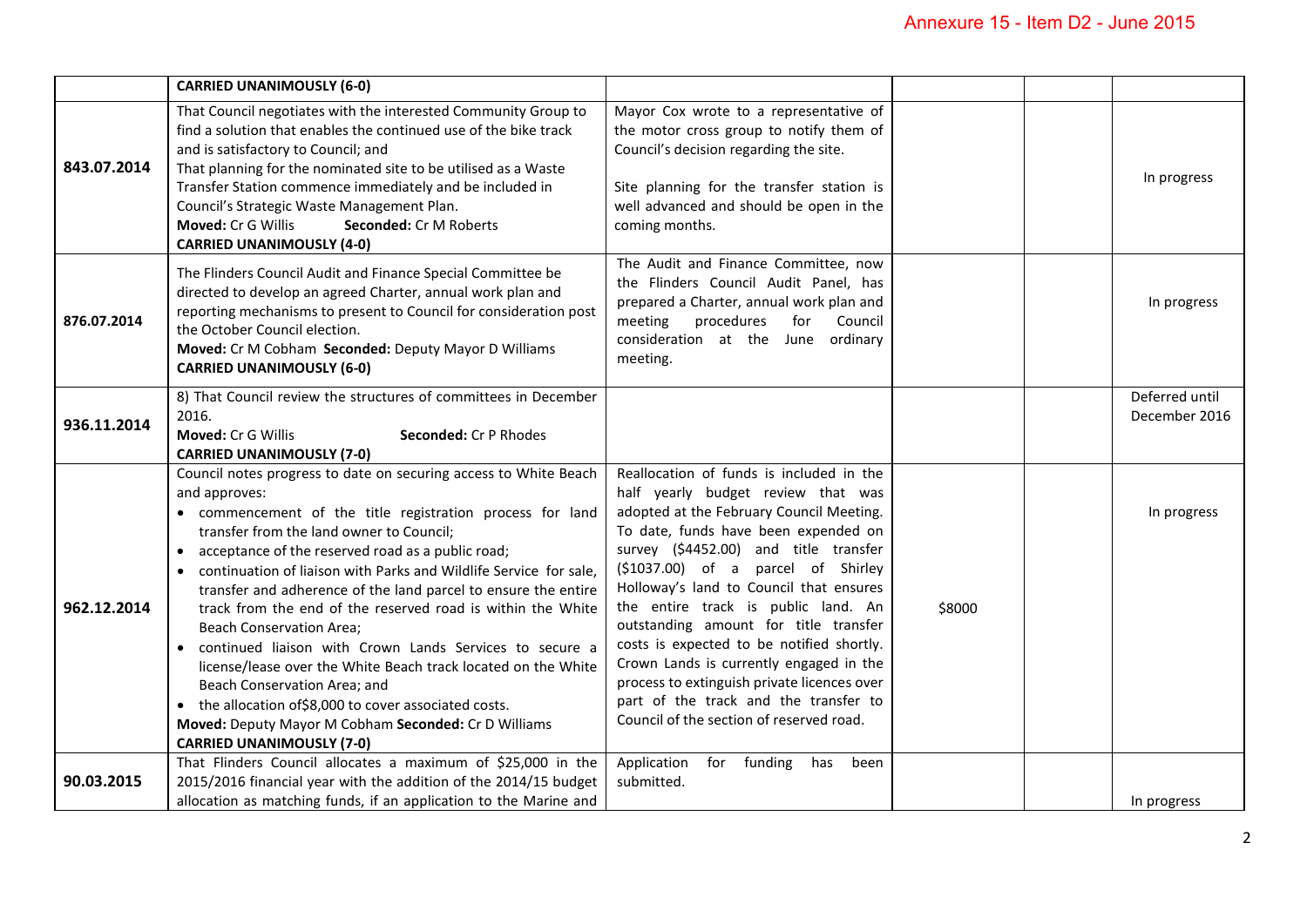|             | Safety Tasmania Recreational Boating Fund for the Whitemark           |                                                       |  |             |
|-------------|-----------------------------------------------------------------------|-------------------------------------------------------|--|-------------|
|             | Boat Ramp project is successful.                                      |                                                       |  |             |
|             | Moved: Cr D Williams<br>Seconded: Deputy Mayor M Cobham               |                                                       |  |             |
|             | <b>CARRIED UNANIMOUSLY (7-0)</b>                                      |                                                       |  |             |
|             | That the Council lobbies the State Government to maintain a           | The General Manager has had ongoing                   |  | In progress |
|             | veterinary position on Flinders Island and supports this by, but not  | discussions with Director of Biosecurity              |  |             |
|             | limited to, provision of an office and surgery. Additionally that the | Operations Mr Craig Elliott in relation to            |  |             |
|             | State Government is again made aware of the ability of a              | the matter. Mr Elliott briefed Council at a           |  |             |
|             | veterinarian to fulfil the roles of biosecurity, quarantine and       | meeting on 9 <sup>th</sup> June.                      |  |             |
| 113.04.2015 | animal welfare but not vice versa; and the potential limiting         |                                                       |  |             |
|             | factor that an absence of veterinary services on the island would     |                                                       |  |             |
|             | have on population growth due to the changing demographics on         |                                                       |  |             |
|             | the Island.                                                           |                                                       |  |             |
|             | Moved: Mayor C Cox<br>Seconded: Cr G Willis                           |                                                       |  |             |
|             | <b>CARRIED UNANIMOUSLY (7-0)</b>                                      |                                                       |  |             |
|             | That Council staff provide a project plan and indicative costings for | A plan and cost estimate for the Lady                 |  | In progress |
|             | Council consideration during the 2015-16 budget deliberations to      | Barron Cemetery improvements is under                 |  |             |
|             | achieve the following:                                                | development by the Works and Services                 |  |             |
|             | 1. At the Lady Barron Cemetery -                                      | Manager.                                              |  |             |
|             | a) improve the amenity in relation to overgrown trees;                |                                                       |  |             |
|             | improve the large open area by removing the trip hazard<br>b)         |                                                       |  |             |
|             | caused by runners from the low growing plant covering                 |                                                       |  |             |
|             | that area; and                                                        |                                                       |  |             |
|             | extend the water supply to include a tap or taps near the<br>C)       |                                                       |  |             |
| 116.04.2015 | graves.                                                               |                                                       |  |             |
|             | 2. That Council considers the following action as part of the 2015-   |                                                       |  |             |
|             | 16 budget discussions and Annual Plan process:                        |                                                       |  |             |
|             | a) That a business case and project plan be developed for             |                                                       |  |             |
|             | the establishment of a Memorial type garden at the                    |                                                       |  |             |
|             | Whitemark Cemetery.                                                   |                                                       |  |             |
|             | 3. That a report be provided to Council on the supply of a small      |                                                       |  |             |
|             | identifying cross to be placed on the new graves, the options         |                                                       |  |             |
|             | available and the cost implications for burial fees.                  |                                                       |  |             |
|             | Moved: Mayor C Cox<br><b>Seconded: Cr D Williams</b>                  |                                                       |  |             |
|             | <b>CARRIED UNANIMOUSLY (7-0)</b>                                      |                                                       |  |             |
| 118.04.2015 | That Flinders Council responds to the proposed closure of the         | Ms Angela Miller (Westpac Rep) was                    |  |             |
|             | Westpac Bank Agency at Whitemark by working with the existing         | scheduled to brief Council at the May 7 <sup>th</sup> |  |             |
|             | operators of the bank branch in an attempt to secure a bank           | Workshop. Ms Miller was ill and could not             |  | In progress |
|             | agency or better on Flinders.                                         | make the meeting. The meeting was                     |  |             |